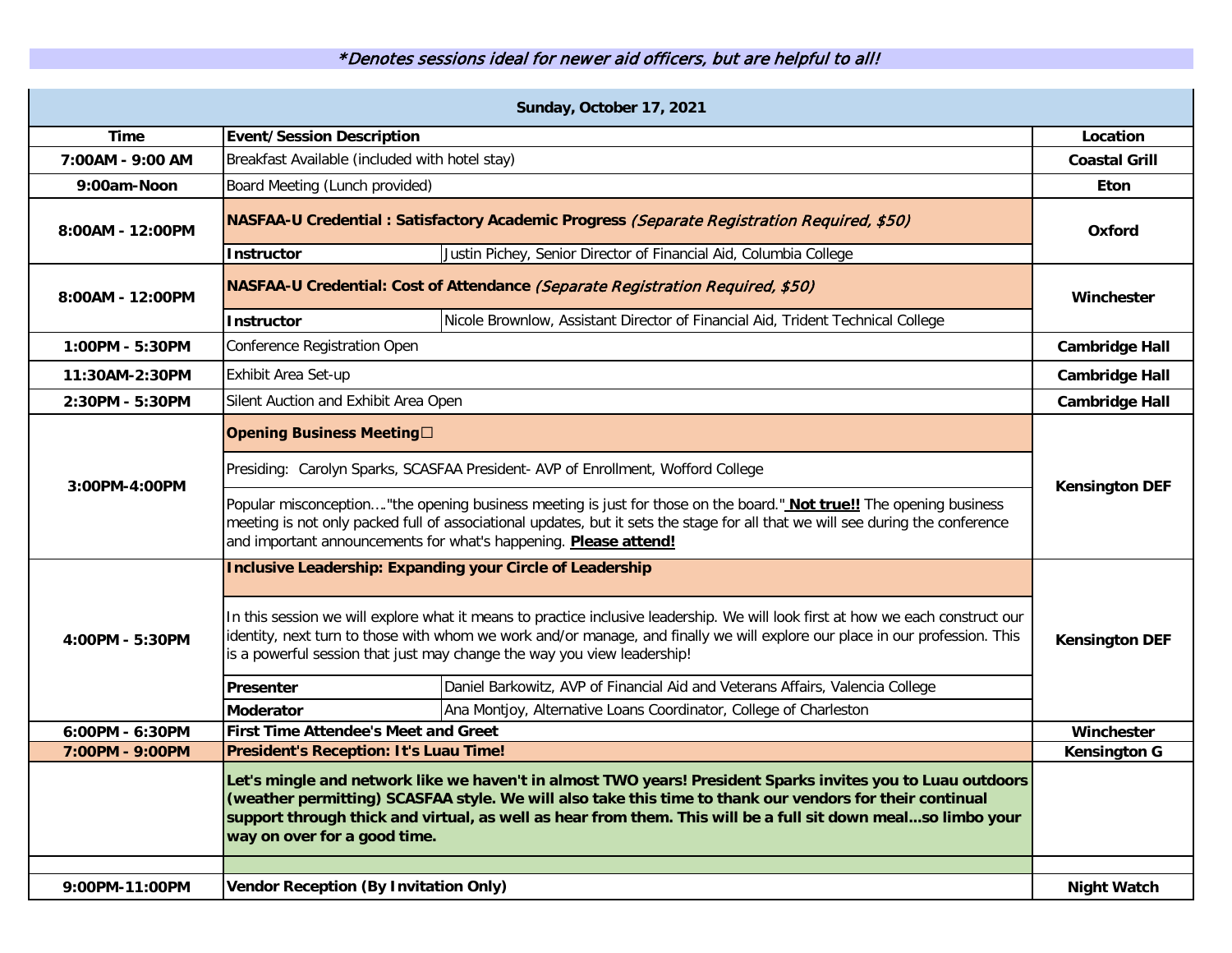| Monday, October 18, 2021 |                                                                                                                                                                                                                                                                                                             |                                                                                                                                                                                                                                                                                                                                                                                                                                                                                                             |                                                |
|--------------------------|-------------------------------------------------------------------------------------------------------------------------------------------------------------------------------------------------------------------------------------------------------------------------------------------------------------|-------------------------------------------------------------------------------------------------------------------------------------------------------------------------------------------------------------------------------------------------------------------------------------------------------------------------------------------------------------------------------------------------------------------------------------------------------------------------------------------------------------|------------------------------------------------|
| 7:00AM - 9:00 AM         | Breakfast Available (included with hotel stay)                                                                                                                                                                                                                                                              |                                                                                                                                                                                                                                                                                                                                                                                                                                                                                                             | <b>Coastal Grill</b>                           |
| 8:00AM - 12:30PM         | Conference Registration Open                                                                                                                                                                                                                                                                                |                                                                                                                                                                                                                                                                                                                                                                                                                                                                                                             | <b>Cambridge Hall</b><br><b>Cambridge Hall</b> |
| 8:00AM - 12:30PM         |                                                                                                                                                                                                                                                                                                             | Silent Auction and Exhibit Area Open                                                                                                                                                                                                                                                                                                                                                                                                                                                                        |                                                |
| 8:30AM - 9:30AM          | <b>Concurrent Sessions</b>                                                                                                                                                                                                                                                                                  |                                                                                                                                                                                                                                                                                                                                                                                                                                                                                                             |                                                |
|                          |                                                                                                                                                                                                                                                                                                             | One Stop Shop - What Does It Mean for Financial Aid?                                                                                                                                                                                                                                                                                                                                                                                                                                                        |                                                |
| Session 1                | Join two schools as they discuss the good, the bad, and the ugly impacts of implementing a "One Stop Shop" model. What<br>does it mean for the traditional FA office and how do we make it work for us? Learn what it takes to make a One Stop<br>successful for your students and your financial aid team. |                                                                                                                                                                                                                                                                                                                                                                                                                                                                                                             |                                                |
|                          | Presenter                                                                                                                                                                                                                                                                                                   | Celena Tullos, Director of Financial Aid, University of Tennessee - SASFAA President                                                                                                                                                                                                                                                                                                                                                                                                                        |                                                |
|                          | <b>IPresenter</b>                                                                                                                                                                                                                                                                                           | Adam Ghiloni, Dean of Enrollment Services, Tri County Technical College                                                                                                                                                                                                                                                                                                                                                                                                                                     |                                                |
|                          | <b>Moderator</b>                                                                                                                                                                                                                                                                                            | Jennifer Williams, Associate Director, Clemson University                                                                                                                                                                                                                                                                                                                                                                                                                                                   |                                                |
|                          |                                                                                                                                                                                                                                                                                                             | Professional Judgment is K.I.N.D. (Verification is not PJ)                                                                                                                                                                                                                                                                                                                                                                                                                                                  |                                                |
| Session 2                |                                                                                                                                                                                                                                                                                                             | Professional Judgement is a mighty power offered to Financial Aid Administrators by the Department of Education, yet<br>many of us find ourselves at an impasse when reviewing PJ requests from students. As financial aid professionals, we need<br>to better understand the difference between PJ and verification, as well as make full use of our statutory authority to apply<br>our expertise on behalf of students. Let's review the pitfalls and practices of PJ and remember why KINDness matters. | <b>Kensington DEF</b>                          |
|                          | <b>Presenters</b>                                                                                                                                                                                                                                                                                           | Daniel Barkowitz, AVP of Financial Aid and Veterans Affairs, Valencia College                                                                                                                                                                                                                                                                                                                                                                                                                               |                                                |
|                          | <b>Moderator</b>                                                                                                                                                                                                                                                                                            | Zachary Christian, Deputy Director, SC Tuition Grants Commission                                                                                                                                                                                                                                                                                                                                                                                                                                            |                                                |
|                          |                                                                                                                                                                                                                                                                                                             | Ready, Set, GO! How to get students to complete the FAFSA on time.<br>Join this session to learn tips, tricks, and methods on how to get students to complete the FAFSA on time. You will explore                                                                                                                                                                                                                                                                                                           |                                                |
| Session 3                |                                                                                                                                                                                                                                                                                                             | tried and true methods from college access professionals.                                                                                                                                                                                                                                                                                                                                                                                                                                                   | <b>Kensington B</b>                            |
|                          | Presenter                                                                                                                                                                                                                                                                                                   | DaWayne Nettles, University of SC Upward Bound Director                                                                                                                                                                                                                                                                                                                                                                                                                                                     |                                                |
|                          | <b>Moderator</b>                                                                                                                                                                                                                                                                                            | Jernitha Smith, Financial Aid Counselor, University of South Carolina                                                                                                                                                                                                                                                                                                                                                                                                                                       |                                                |
| 9:30AM - 9:45AM          |                                                                                                                                                                                                                                                                                                             | Transition Break/Visit Sponsors and Charity Booth                                                                                                                                                                                                                                                                                                                                                                                                                                                           |                                                |
| 9:45AM - 10:45AM         | <b>Concurrent Sessions</b>                                                                                                                                                                                                                                                                                  |                                                                                                                                                                                                                                                                                                                                                                                                                                                                                                             |                                                |
|                          | Eliminating Bias in Financial Aidwhere do we start?                                                                                                                                                                                                                                                         |                                                                                                                                                                                                                                                                                                                                                                                                                                                                                                             |                                                |
| Session 1                | should we tackle first? Where do we even begin?                                                                                                                                                                                                                                                             | Join us as we explore our own journeys to remove bias from our practices and policies within the financial aid application,<br>awarding, and disbursement cycles. We know and acknowledge that our structures and policies carry biases (whether<br>intentional or not). What do we do to begin to pull down these biases and allow true equity and inclusion for all? What                                                                                                                                 | <b>Kensington DEF</b>                          |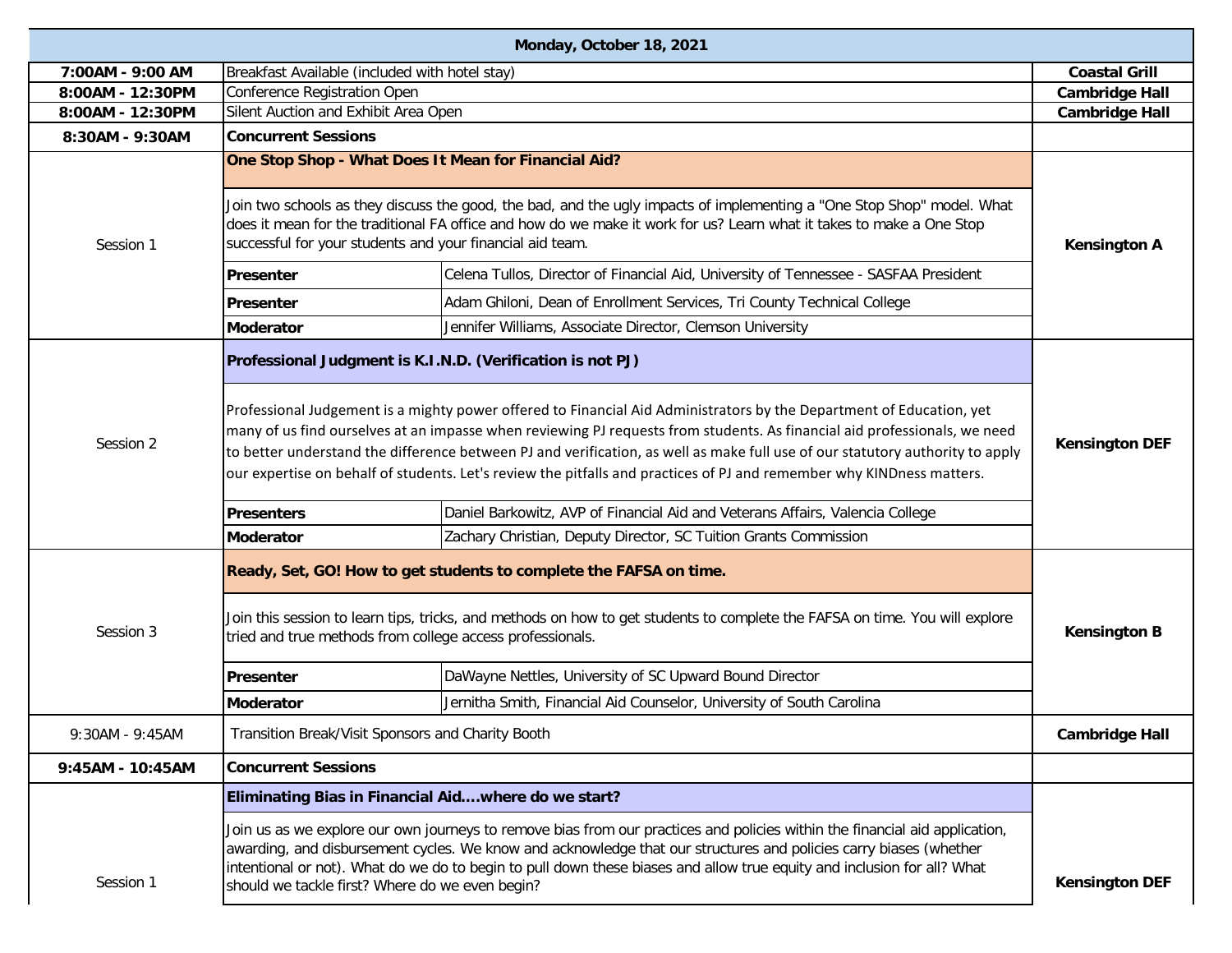|                   | Presenter                                                                                                                                                                                                                                                                                                                                                                                                                                                                                                                                                                                                                                                                                                                                                    | Daniel Barkowitz, AVP of Financial Aid and Veterans Affairs, Valencia College                 |                       |
|-------------------|--------------------------------------------------------------------------------------------------------------------------------------------------------------------------------------------------------------------------------------------------------------------------------------------------------------------------------------------------------------------------------------------------------------------------------------------------------------------------------------------------------------------------------------------------------------------------------------------------------------------------------------------------------------------------------------------------------------------------------------------------------------|-----------------------------------------------------------------------------------------------|-----------------------|
|                   | <b>IPresenter</b>                                                                                                                                                                                                                                                                                                                                                                                                                                                                                                                                                                                                                                                                                                                                            | Zachary Christian, Deputy Director, SC Tuition Grants Commission                              |                       |
|                   | Moderator                                                                                                                                                                                                                                                                                                                                                                                                                                                                                                                                                                                                                                                                                                                                                    | Biz Daniel, Senior Marketing Associate, ScholarNet                                            |                       |
|                   |                                                                                                                                                                                                                                                                                                                                                                                                                                                                                                                                                                                                                                                                                                                                                              | Return to Repayment: Precautions and PreparationYES, repayment is really happening this time! |                       |
| Session 2         | The pandemic continues and the CARES Act that has afforded some relief to all student loan borrowers by bringing them<br>current and eliminating the need for payments has been extended until January 2022. As the resume repayment date draws<br>closer, borrowers and schools will be dealing with a much different landscape than has been seen in past trends. Unlike any<br>other time in loan repayment history, understanding the ramifications of a mass resume repayment date on student loans<br>can help you understand the impact it may have on your borrowers and your school. This in-depth session will talk about the<br>challenges this presents for students and schools along with recommendations on steps to take to ease the strain. |                                                                                               | <b>Kensington A</b>   |
|                   | Presenter                                                                                                                                                                                                                                                                                                                                                                                                                                                                                                                                                                                                                                                                                                                                                    | Shannon Jones, Assistant Vice President, Inceptia                                             |                       |
|                   | <b>Moderator</b>                                                                                                                                                                                                                                                                                                                                                                                                                                                                                                                                                                                                                                                                                                                                             | Kay Henderson, Assistant Director of Financial Aid, Presbyterian College                      |                       |
| Session 3         | What does a Director of Financial Aid doand how you can do it too!<br>Ever wonder just what a director does? Wonder why they use funny words like FISAP, PPA, and ECAR? Are you considering<br>climbing the ladder yourself one day (soon or further in your career)? Come to this session to find out what you can be<br>involved in now and how to gain base knowledge on how a director budgets, cares for their team, operates within the big                                                                                                                                                                                                                                                                                                            |                                                                                               | <b>Kensington B</b>   |
|                   | picture, and survives all the acronyms!                                                                                                                                                                                                                                                                                                                                                                                                                                                                                                                                                                                                                                                                                                                      |                                                                                               |                       |
|                   | Presenter                                                                                                                                                                                                                                                                                                                                                                                                                                                                                                                                                                                                                                                                                                                                                    | Melanie Gillespie, Director of Financial Aid, Tri County Technical College                    |                       |
|                   | Presenter                                                                                                                                                                                                                                                                                                                                                                                                                                                                                                                                                                                                                                                                                                                                                    | Kyle Wade, Director of Financial Aid, Spartanburg Methodist College                           |                       |
|                   | <b>Moderator</b>                                                                                                                                                                                                                                                                                                                                                                                                                                                                                                                                                                                                                                                                                                                                             | Jennifer Williams, Associate Director, Clemson University                                     |                       |
| 10:45AM-11:00AM   | Transition Break/Visit Sponsors and Charity Booth<br><b>Cambridge Hall</b>                                                                                                                                                                                                                                                                                                                                                                                                                                                                                                                                                                                                                                                                                   |                                                                                               |                       |
| 11:00AM - 12:00PM | <b>Concurrent Sessions</b>                                                                                                                                                                                                                                                                                                                                                                                                                                                                                                                                                                                                                                                                                                                                   |                                                                                               |                       |
|                   | What happens when the well runs dry?                                                                                                                                                                                                                                                                                                                                                                                                                                                                                                                                                                                                                                                                                                                         |                                                                                               |                       |
|                   | Come join us as we discuss ways to proactively address what happens when the HEERF funds are gone. With COVID still<br>very much rampant but no signs of future funding, we need to explore how to help those students who have grown<br>accustomed to the extra money provided by three rounds of HEERF. There will also be time for a Q & A session.                                                                                                                                                                                                                                                                                                                                                                                                       |                                                                                               |                       |
| Session 1         | Presenter                                                                                                                                                                                                                                                                                                                                                                                                                                                                                                                                                                                                                                                                                                                                                    | Celena Tullos, Director of Financial Aid, University of Tennessee- SASFAA President           | <b>Kensington DEF</b> |
|                   | Panelist                                                                                                                                                                                                                                                                                                                                                                                                                                                                                                                                                                                                                                                                                                                                                     | Melanie Gillespie, Director of Financial Aid, Tri County Technical College                    |                       |
|                   | Panelist                                                                                                                                                                                                                                                                                                                                                                                                                                                                                                                                                                                                                                                                                                                                                     | Carolyn Sparks, AVP of Enrollment and Financial Aid-Wofford, SCASFAA President                |                       |
|                   | <b>Moderator</b>                                                                                                                                                                                                                                                                                                                                                                                                                                                                                                                                                                                                                                                                                                                                             | Cameron Mott, Assistant Director of Financial Aid, Coastal Carolina University                |                       |
|                   | Never Underestimate the Difference You Make and the Lives You Touch!                                                                                                                                                                                                                                                                                                                                                                                                                                                                                                                                                                                                                                                                                         |                                                                                               |                       |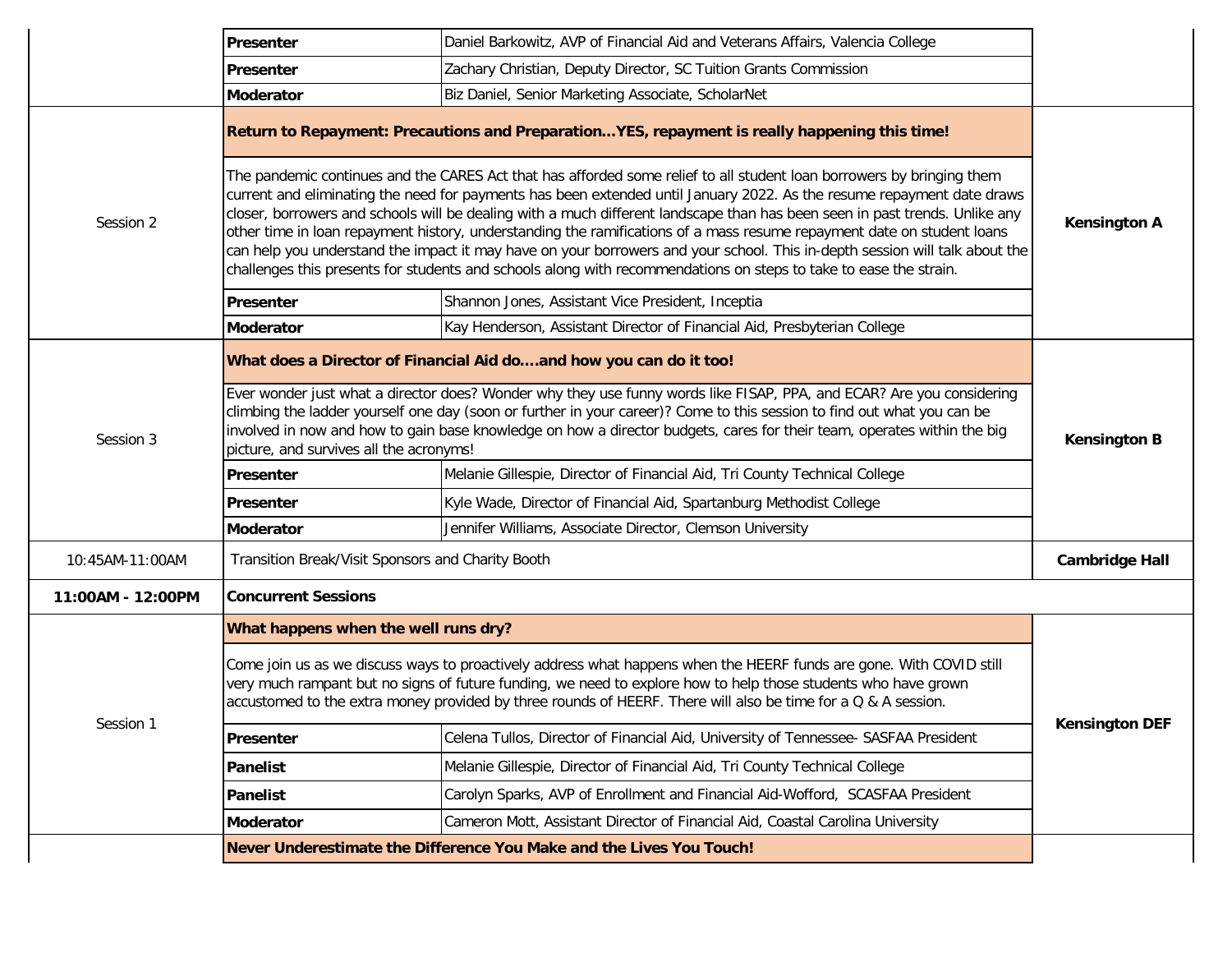| Session 2            | SCASFAA's committees are busy creating amazing opportunities to learn, advocate, network, and so much more! They need<br>your expertise, your energy, and your help. Come meet with several SCASFAA committees to see how you can not only<br>make a difference, but GROW with SCASFAA. |                                                                                                                                                                                                                                                                                                                                                                                                                                                                                                                                                                                                                                                                                                                                                                                                                                                                                                               |                       |
|----------------------|-----------------------------------------------------------------------------------------------------------------------------------------------------------------------------------------------------------------------------------------------------------------------------------------|---------------------------------------------------------------------------------------------------------------------------------------------------------------------------------------------------------------------------------------------------------------------------------------------------------------------------------------------------------------------------------------------------------------------------------------------------------------------------------------------------------------------------------------------------------------------------------------------------------------------------------------------------------------------------------------------------------------------------------------------------------------------------------------------------------------------------------------------------------------------------------------------------------------|-----------------------|
|                      | Presenter                                                                                                                                                                                                                                                                               | Holly Gilliam, Assistant Director of Selected Programs, University of South Carolina                                                                                                                                                                                                                                                                                                                                                                                                                                                                                                                                                                                                                                                                                                                                                                                                                          |                       |
|                      |                                                                                                                                                                                                                                                                                         | Kyle Wade, Director of Financial Aid, Spartanburg Methodist College                                                                                                                                                                                                                                                                                                                                                                                                                                                                                                                                                                                                                                                                                                                                                                                                                                           |                       |
|                      | <b>Moderator</b>                                                                                                                                                                                                                                                                        | Kala Hudson, Senior Financial Aid Counselor, Converse University                                                                                                                                                                                                                                                                                                                                                                                                                                                                                                                                                                                                                                                                                                                                                                                                                                              |                       |
|                      | <b>Financial Stress of Undergraduate Students</b>                                                                                                                                                                                                                                       |                                                                                                                                                                                                                                                                                                                                                                                                                                                                                                                                                                                                                                                                                                                                                                                                                                                                                                               |                       |
| Session 3            | diverse group of students.                                                                                                                                                                                                                                                              | Finances are often cited as one of the top traumatic challenges college students experience. College students, a vulnerable<br>population, face rising college costs with little to no knowledge of how to manage finances, leading to increased levels of<br>student debt and increased levels of financial stress. This stress can have negative effects on students, from poor coping<br>mechanisms (such as binge-drinking) to graduation rates and financial decision making. These effects are especially<br>concerning for students in already at-risk populations. This session examines how demographic characteristics, such as<br>gender, race, first-generation status, and class level predicts that stress. Participants will also receive recommendations for<br>increased financial literacy on college campuses & how financial aid administrators can take part in those efforts to reach a | <b>Kensington B</b>   |
|                      | Presenter                                                                                                                                                                                                                                                                               | Dr. Samantha Hicks, Director of Financial Aid, Coastal Carolina                                                                                                                                                                                                                                                                                                                                                                                                                                                                                                                                                                                                                                                                                                                                                                                                                                               |                       |
|                      | <b>Moderator</b>                                                                                                                                                                                                                                                                        | Jennifer Williams, Associate Director, Clemson University                                                                                                                                                                                                                                                                                                                                                                                                                                                                                                                                                                                                                                                                                                                                                                                                                                                     |                       |
|                      | Lunch and NASFAA Update (Buffet Lunch)                                                                                                                                                                                                                                                  |                                                                                                                                                                                                                                                                                                                                                                                                                                                                                                                                                                                                                                                                                                                                                                                                                                                                                                               |                       |
| 12:15PM - 1:30PM     |                                                                                                                                                                                                                                                                                         |                                                                                                                                                                                                                                                                                                                                                                                                                                                                                                                                                                                                                                                                                                                                                                                                                                                                                                               | <b>Kensington DEF</b> |
| $1:30-1:45$          | Transition Break/Visit Sponsors and Charity Booth                                                                                                                                                                                                                                       |                                                                                                                                                                                                                                                                                                                                                                                                                                                                                                                                                                                                                                                                                                                                                                                                                                                                                                               | <b>Cambridge Hall</b> |
| $1:45$ PM $-3:00$ PM | <b>General Session</b>                                                                                                                                                                                                                                                                  |                                                                                                                                                                                                                                                                                                                                                                                                                                                                                                                                                                                                                                                                                                                                                                                                                                                                                                               |                       |
|                      | Verification: 2021-22 and 2022-23                                                                                                                                                                                                                                                       |                                                                                                                                                                                                                                                                                                                                                                                                                                                                                                                                                                                                                                                                                                                                                                                                                                                                                                               |                       |
|                      |                                                                                                                                                                                                                                                                                         | This session will include a discussion of the verification requirements for the 2022-23 FAFSA cycle and review verification<br>issues related to the 2021-22 cycle. We will discuss acceptable documentation for the various verification groups as well as<br>guidance on items such as Verification of Non-Filing and amended returns. We will have a Q & A time for scenarios as well.                                                                                                                                                                                                                                                                                                                                                                                                                                                                                                                     |                       |
|                      | Presenter                                                                                                                                                                                                                                                                               | Anita Olivencia, U.S. Department of Education                                                                                                                                                                                                                                                                                                                                                                                                                                                                                                                                                                                                                                                                                                                                                                                                                                                                 | <b>Kensington DEF</b> |
|                      | <b>Panelist</b>                                                                                                                                                                                                                                                                         | Celena Tullos, Director of Financial Aid, University of Tennessee - SASFAA President                                                                                                                                                                                                                                                                                                                                                                                                                                                                                                                                                                                                                                                                                                                                                                                                                          |                       |
|                      | <b>Panelist</b>                                                                                                                                                                                                                                                                         | Elizabeth Milam, Director of Financial Aid, Clemson University                                                                                                                                                                                                                                                                                                                                                                                                                                                                                                                                                                                                                                                                                                                                                                                                                                                |                       |
| Q & A portion        | <b>Panelist</b>                                                                                                                                                                                                                                                                         | Joey Derrick, Director of Financial Aid, University of South Carolina                                                                                                                                                                                                                                                                                                                                                                                                                                                                                                                                                                                                                                                                                                                                                                                                                                         |                       |
|                      | <b>Moderator</b>                                                                                                                                                                                                                                                                        | Melanie Gillespie, Director of Financial Aid, Tri County Technical College                                                                                                                                                                                                                                                                                                                                                                                                                                                                                                                                                                                                                                                                                                                                                                                                                                    |                       |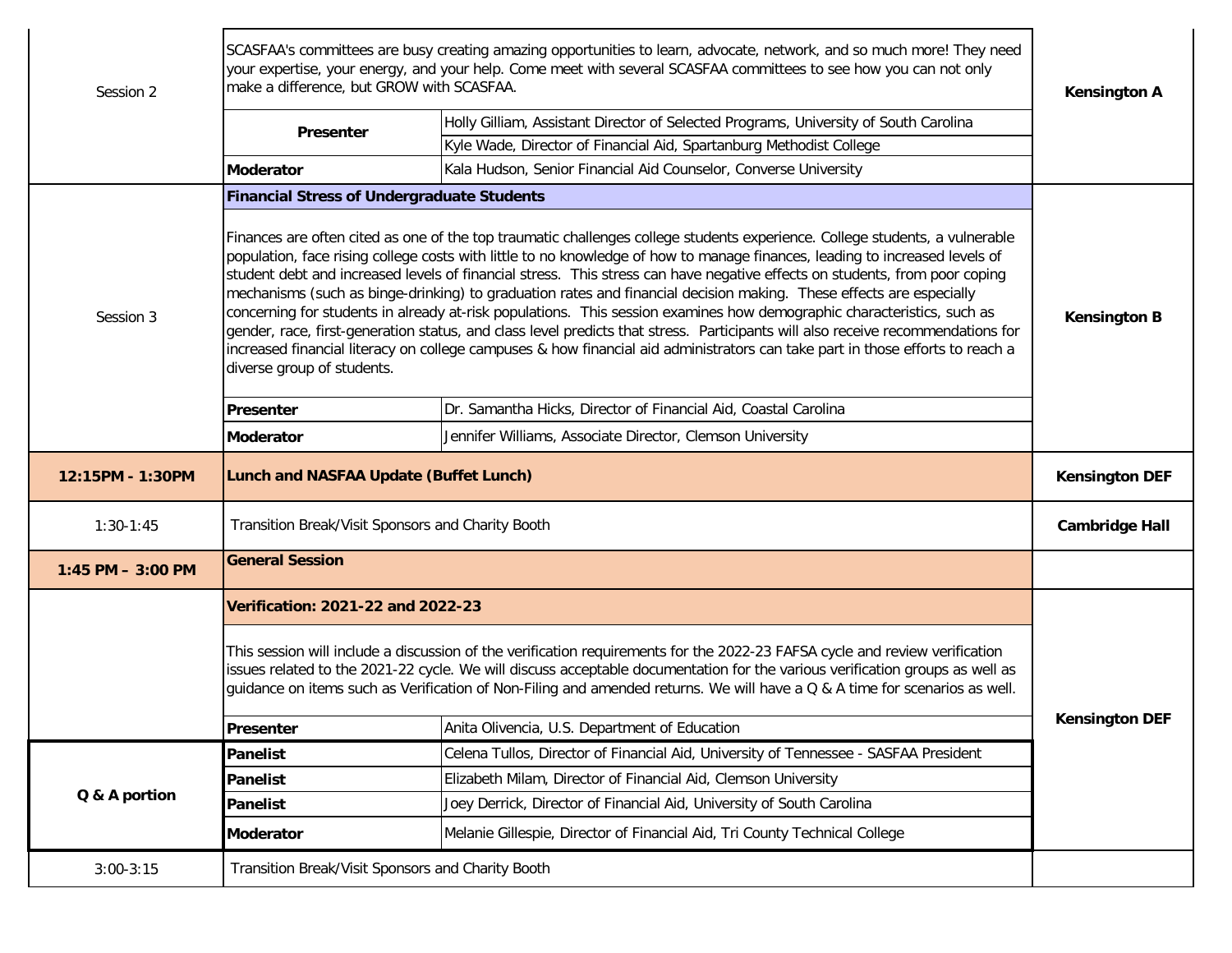| 4:00PM - 5:00PM                | <b>Tulip Trot</b>                                                                                                                                                                                                                                                                                                                    |                                                                                                                                                                                                                                                                   |                       |
|--------------------------------|--------------------------------------------------------------------------------------------------------------------------------------------------------------------------------------------------------------------------------------------------------------------------------------------------------------------------------------|-------------------------------------------------------------------------------------------------------------------------------------------------------------------------------------------------------------------------------------------------------------------|-----------------------|
| <b>Embassy Suites Property</b> |                                                                                                                                                                                                                                                                                                                                      |                                                                                                                                                                                                                                                                   |                       |
|                                | Come join us for a "trot" for Parkinson's Disease. Define trot? No, you define it! This is a walk/run for those who can't I am<br>sure most will walk, so do not let this intimidate you! Come Trot with your colleagues for a good cause and a good time!<br>There will be a separate registration for this event.                  |                                                                                                                                                                                                                                                                   |                       |
|                                | Presenter                                                                                                                                                                                                                                                                                                                            | Missy Perry, Director of Financial Aid, Piedmont Technical College                                                                                                                                                                                                |                       |
|                                | <b>Moderator</b>                                                                                                                                                                                                                                                                                                                     | Melanie Gillespie, Director of Financial Aid, Tri County Technical College                                                                                                                                                                                        |                       |
| 5:00 PM - Until                | <b>Dinner On Your Own</b>                                                                                                                                                                                                                                                                                                            |                                                                                                                                                                                                                                                                   |                       |
|                                |                                                                                                                                                                                                                                                                                                                                      | Tuesday, October 19, 2021                                                                                                                                                                                                                                         |                       |
| 7:00AM - 9:00 AM               | Breakfast Available (included with hotel stay)                                                                                                                                                                                                                                                                                       |                                                                                                                                                                                                                                                                   | <b>Coastal Grill</b>  |
| 8:00AM - 12:30PM               | Conference Registration Open                                                                                                                                                                                                                                                                                                         |                                                                                                                                                                                                                                                                   | <b>Cambridge Hall</b> |
| 8:00AM - 12:30PM               | Silent Auction and Exhibit Area Open                                                                                                                                                                                                                                                                                                 |                                                                                                                                                                                                                                                                   | <b>Cambridge Hall</b> |
| 8:30AM - 9:30AM                | <b>Concurrent Sessions</b>                                                                                                                                                                                                                                                                                                           |                                                                                                                                                                                                                                                                   |                       |
|                                |                                                                                                                                                                                                                                                                                                                                      | <b>Awarding Title IV Aid for Summer, Intercession, and Modules</b>                                                                                                                                                                                                |                       |
| Session 1                      | This presentation goes beyond our session on the Basics of Determining Academic Calendars to describe the awarding of<br>Title IV aid for summer terms and intersessions. In addition, we will also explore the concept of awarding Federal Pell Grant<br>and Federal Direct Loans in modules. Clinical work will also be discussed. |                                                                                                                                                                                                                                                                   | <b>Kensington DEF</b> |
|                                | <b>Presenter</b>                                                                                                                                                                                                                                                                                                                     | Anita Olivencia, U.S. Department of Education                                                                                                                                                                                                                     |                       |
|                                | <b>Moderator</b>                                                                                                                                                                                                                                                                                                                     | Marty Carney, Director of Financial Aid, Greenville Technical College                                                                                                                                                                                             |                       |
|                                | <b>Financial Wellness Isn't Just for Students Anymore</b>                                                                                                                                                                                                                                                                            |                                                                                                                                                                                                                                                                   |                       |
| Session 2                      | Financial Literacy is an important part of what we do as Financial Aid Administrators. The good news is, we are NOT<br>aloneand it doesn't have to be complicated. Come join us in this session to learn practical tips you can use on your<br>campus to engage students in financial wellness.                                      |                                                                                                                                                                                                                                                                   | <b>Kensington A</b>   |
|                                | <b>Presenter</b>                                                                                                                                                                                                                                                                                                                     | Sarah Dowd, Director of Financial Aid, Trident Technical College                                                                                                                                                                                                  |                       |
|                                | <b>Presenter</b>                                                                                                                                                                                                                                                                                                                     | Nicole Brownlow, Assistant Director of Financial Aid, Trident Technical College                                                                                                                                                                                   |                       |
|                                | <b>Moderator</b>                                                                                                                                                                                                                                                                                                                     | Rodney Walton, Campus Relations Manager, PNC Bank                                                                                                                                                                                                                 |                       |
|                                | Smile and Move: The Art of Service                                                                                                                                                                                                                                                                                                   |                                                                                                                                                                                                                                                                   |                       |
| Session 3                      | at service in an entirely different way.                                                                                                                                                                                                                                                                                             | Providing service to customers, co-workers, family, and friends is more than a job, it is an opportunity. An opportunity to<br>provide joy, and when done right, an opportunity to bring joy into your own life. This fun filled session will inspire you to look | <b>Kensington B</b>   |
|                                | Presenter                                                                                                                                                                                                                                                                                                                            | Mike Fox, Director of Outreach, SC Student Loan Corporation                                                                                                                                                                                                       |                       |
|                                | <b>Moderator</b>                                                                                                                                                                                                                                                                                                                     | Katie Harrison, Executive Director, SC Tuition Grants Commission                                                                                                                                                                                                  |                       |
| 9:30AM - 9:45AM                | Transition Break/Visit Sponsors and Charity Booth                                                                                                                                                                                                                                                                                    |                                                                                                                                                                                                                                                                   | <b>Cambridge Hall</b> |
| 9:45AM - 10:45AM               | <b>Concurrent Sessions</b>                                                                                                                                                                                                                                                                                                           |                                                                                                                                                                                                                                                                   |                       |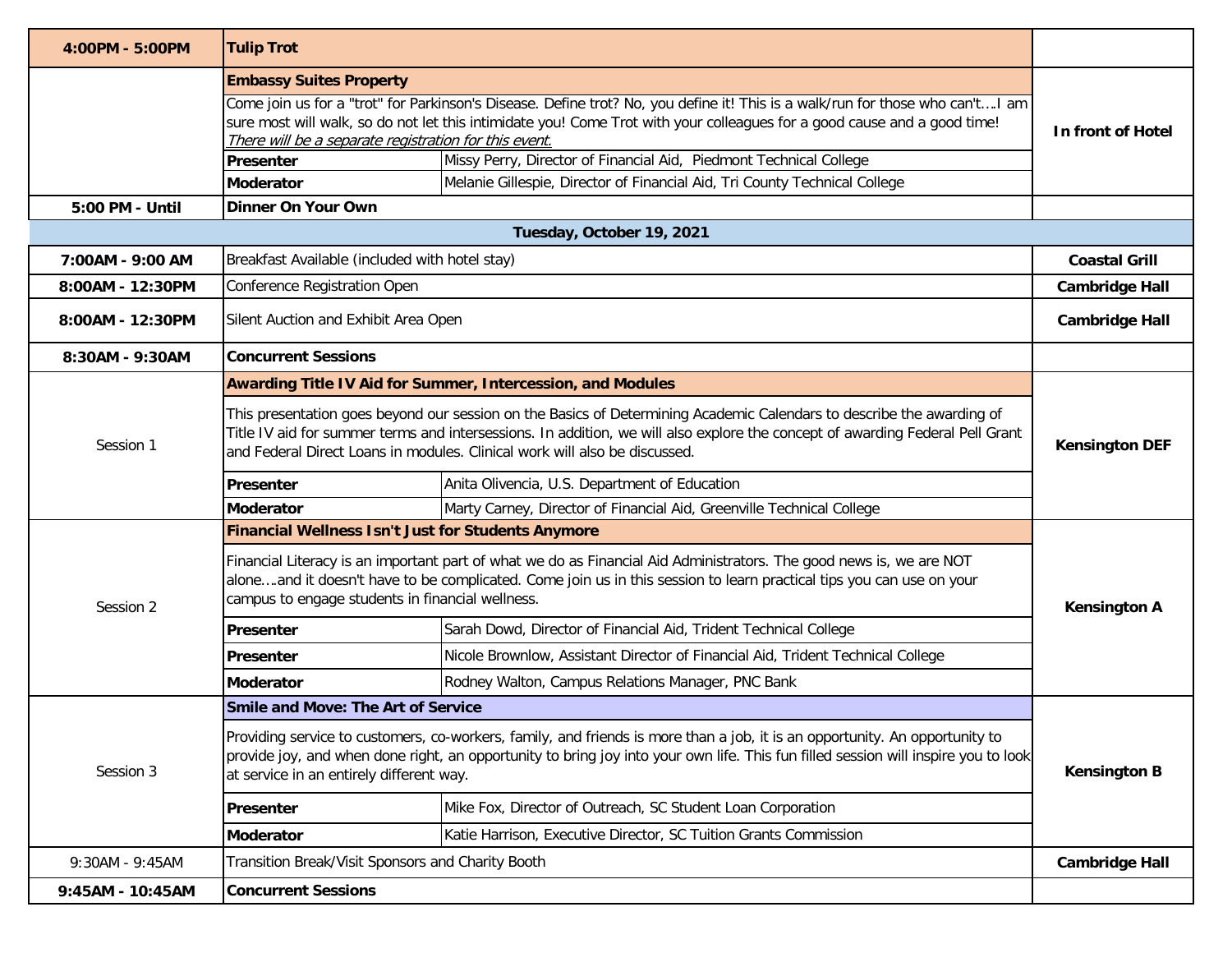|                   | There's Power in the Pivot  Table that is!                                                                                                                                                                                                                                                                                                                                                                                                                                                                                                                                                                                                                                                                                                                                                                                                                                                                                                                                                                                                                                                                                                                                                                                                                                  |                                                                                                                                                                                                                                                   |                       |
|-------------------|-----------------------------------------------------------------------------------------------------------------------------------------------------------------------------------------------------------------------------------------------------------------------------------------------------------------------------------------------------------------------------------------------------------------------------------------------------------------------------------------------------------------------------------------------------------------------------------------------------------------------------------------------------------------------------------------------------------------------------------------------------------------------------------------------------------------------------------------------------------------------------------------------------------------------------------------------------------------------------------------------------------------------------------------------------------------------------------------------------------------------------------------------------------------------------------------------------------------------------------------------------------------------------|---------------------------------------------------------------------------------------------------------------------------------------------------------------------------------------------------------------------------------------------------|-----------------------|
| Session 1         | In this hands on session you will learn the power of pivot tables! What's a pivot table, you ask? It's in Excel and it's used to<br>summarize, sort, reorganize, count, total or average data stored in a table. Having data is one thing, knowing how to<br>properly organize it is another. Bring your laptop because this is a hands on session! You will have examples provided and<br>then a time to use your own data so bring a spreadsheet of your own you'd like to practice on.                                                                                                                                                                                                                                                                                                                                                                                                                                                                                                                                                                                                                                                                                                                                                                                   |                                                                                                                                                                                                                                                   | <b>Kensington DEF</b> |
|                   | <b>Presenter</b>                                                                                                                                                                                                                                                                                                                                                                                                                                                                                                                                                                                                                                                                                                                                                                                                                                                                                                                                                                                                                                                                                                                                                                                                                                                            | Missy Perry, Director of Financial Aid, Piedmont Technical College                                                                                                                                                                                |                       |
|                   | Presenter                                                                                                                                                                                                                                                                                                                                                                                                                                                                                                                                                                                                                                                                                                                                                                                                                                                                                                                                                                                                                                                                                                                                                                                                                                                                   | Adam Ghiloni, Dean of Enrollment Services, Tri County Technical College                                                                                                                                                                           |                       |
|                   | <b>Moderator</b>                                                                                                                                                                                                                                                                                                                                                                                                                                                                                                                                                                                                                                                                                                                                                                                                                                                                                                                                                                                                                                                                                                                                                                                                                                                            | Jennifer Williams, Associate Director, Clemson University                                                                                                                                                                                         |                       |
|                   | How to Engage Students better than Tik Tok                                                                                                                                                                                                                                                                                                                                                                                                                                                                                                                                                                                                                                                                                                                                                                                                                                                                                                                                                                                                                                                                                                                                                                                                                                  |                                                                                                                                                                                                                                                   |                       |
| Session 2         | of your interactions.                                                                                                                                                                                                                                                                                                                                                                                                                                                                                                                                                                                                                                                                                                                                                                                                                                                                                                                                                                                                                                                                                                                                                                                                                                                       | With access to information in the palm of their hands, you might wonder how students are missing messages and action<br>items you send their way. We have put together a list of tools to help you engage with your students and get the most out | <b>Kensington A</b>   |
|                   | Presenter                                                                                                                                                                                                                                                                                                                                                                                                                                                                                                                                                                                                                                                                                                                                                                                                                                                                                                                                                                                                                                                                                                                                                                                                                                                                   | Chansone Durden, Earnest                                                                                                                                                                                                                          |                       |
|                   | Presenter                                                                                                                                                                                                                                                                                                                                                                                                                                                                                                                                                                                                                                                                                                                                                                                                                                                                                                                                                                                                                                                                                                                                                                                                                                                                   | Zachary Christian, Deputy Director, SC Tuition Grants Commission                                                                                                                                                                                  |                       |
|                   | <b>Moderator</b>                                                                                                                                                                                                                                                                                                                                                                                                                                                                                                                                                                                                                                                                                                                                                                                                                                                                                                                                                                                                                                                                                                                                                                                                                                                            | Susan Young, Director of Financial Aid, Bob Jones University                                                                                                                                                                                      |                       |
| Session 3         | <b>Managing and Protecting your credit</b><br>With the U.S. entering the second year of the coronavirus pandemic, consumer spending has undergone significant shifts.<br>The country's economic downtrend, unemployment rates, loss of income, and general uncertainty about the future have<br>quickly altered consumer spending, debt levels, and credit behavior. In this session we will focus on both sides of the crisis:<br>First, compare the latest data on both student debt and general consumer credit behavior before the crisis in the U.S. and<br>South Carolina; second, guide attendees through protecting and managing personal credit under normal circumstances. In<br>this session, we will also compare the latest data on both student debt and general consumer credit behavior before, and<br>during the crisis.<br>On national and state levels, we will address the following questions and topics:<br>1. What is the overall impact of the crisis on credit scores, consumer behavior, and the amount of debt?<br>2. Tips to protect and improve your credit score.<br>3. How to guard against consumer credit fraud.<br>4. How the CARES Act assistance impacts student credit.<br>5. Managing credit through financial hardship and COVID-19. | <b>Kensington B</b>                                                                                                                                                                                                                               |                       |
|                   | Presenter<br><b>Moderator</b>                                                                                                                                                                                                                                                                                                                                                                                                                                                                                                                                                                                                                                                                                                                                                                                                                                                                                                                                                                                                                                                                                                                                                                                                                                               | Bill Ayers, College Ave<br>Kelly Savoie, Director, Assistant Region Head - South, Sallie Mae                                                                                                                                                      |                       |
| 10:45AM-11:00AM   |                                                                                                                                                                                                                                                                                                                                                                                                                                                                                                                                                                                                                                                                                                                                                                                                                                                                                                                                                                                                                                                                                                                                                                                                                                                                             |                                                                                                                                                                                                                                                   | <b>Cambridge Hall</b> |
| 11:00AM - 12:00PM | Transition Break/Visit Sponsors and Charity Booth<br><b>Concurrent Sessions</b>                                                                                                                                                                                                                                                                                                                                                                                                                                                                                                                                                                                                                                                                                                                                                                                                                                                                                                                                                                                                                                                                                                                                                                                             |                                                                                                                                                                                                                                                   |                       |
|                   | <b>R2T4 in Modules</b>                                                                                                                                                                                                                                                                                                                                                                                                                                                                                                                                                                                                                                                                                                                                                                                                                                                                                                                                                                                                                                                                                                                                                                                                                                                      |                                                                                                                                                                                                                                                   |                       |
| Session 1         | When courses in a program do not span the entire length of the payment period or period of enrollment, you have modules!<br>In this session, we will start by defining both modules and withdrawals before giving details on how module situations<br>impact the R2T4 process. A number of example withdrawal scenarios will be reviewed in detail. The new R2T4 regulations<br>effective July 1, 2021 will be discussed.                                                                                                                                                                                                                                                                                                                                                                                                                                                                                                                                                                                                                                                                                                                                                                                                                                                   |                                                                                                                                                                                                                                                   | <b>Kensington DEF</b> |
|                   | Presenter                                                                                                                                                                                                                                                                                                                                                                                                                                                                                                                                                                                                                                                                                                                                                                                                                                                                                                                                                                                                                                                                                                                                                                                                                                                                   | Anita Olivencia, U.S. Department of Education                                                                                                                                                                                                     |                       |
|                   | <b>Moderator</b>                                                                                                                                                                                                                                                                                                                                                                                                                                                                                                                                                                                                                                                                                                                                                                                                                                                                                                                                                                                                                                                                                                                                                                                                                                                            | Kevin Perry, Senior Assistant Director of Electronic Services, Coastal Carolina University                                                                                                                                                        |                       |
|                   |                                                                                                                                                                                                                                                                                                                                                                                                                                                                                                                                                                                                                                                                                                                                                                                                                                                                                                                                                                                                                                                                                                                                                                                                                                                                             | Advocacy: Yourself, Your Staff, Your Students, and Your Institution                                                                                                                                                                               |                       |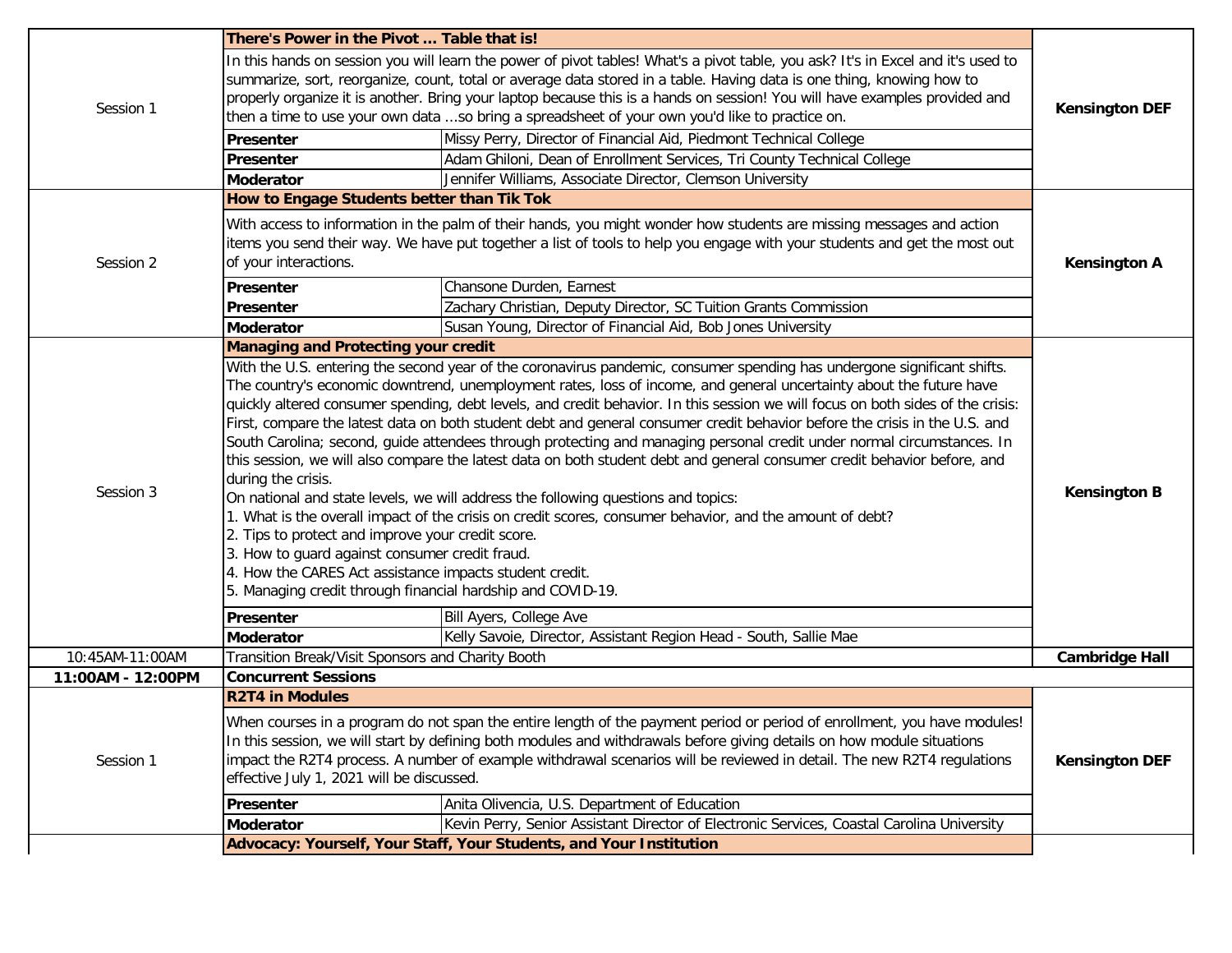| Session 2            | decision making process.<br><b>Presenter</b>                                                                                                                                        | Gone is the time that we can simply focus on our work and expect to receive the resources and supports needed to be<br>successful in our jobs and have the proper resources to serve our students. Advocating is about taking a student first, data<br>driven approach to gain the resources, support, and influence needed to fulfill your department and institutional missions.<br>Join us for this session to discuss tangible ways to engage in more direct conversations as a partner and influencer in the<br>Adam Ghiloni, Dean of Enrollment Services, Tri County Technical College | <b>Kensington A</b>   |
|----------------------|-------------------------------------------------------------------------------------------------------------------------------------------------------------------------------------|----------------------------------------------------------------------------------------------------------------------------------------------------------------------------------------------------------------------------------------------------------------------------------------------------------------------------------------------------------------------------------------------------------------------------------------------------------------------------------------------------------------------------------------------------------------------------------------------|-----------------------|
|                      | <b>Moderator</b>                                                                                                                                                                    | Joey Derrick, Director of Financial Aid, University of South Carolina<br>Dr. Gerrick Hampton, Associate Director of Student Affairs, SC Commission on Higher                                                                                                                                                                                                                                                                                                                                                                                                                                 |                       |
|                      | <b>Financial Aid Counselor 101</b>                                                                                                                                                  |                                                                                                                                                                                                                                                                                                                                                                                                                                                                                                                                                                                              |                       |
| Session 3            | specific questions as well.<br>Presenter                                                                                                                                            | Join us for an overview of federal financial aid and unique situations. Yeah, we see a lot in this profession! Questions on the<br>FAFSA may be difficult for students in special situations such as orphans, foster care, or ward of the court. We will also cover<br>dependency overrides! Information on undocumented parents and DACA. There will be dedicated time to answer your<br>Elizabeth Milam, Director of Financial Aid, Clemson University                                                                                                                                     | <b>Kensington B</b>   |
|                      | <b>Moderator</b>                                                                                                                                                                    | Shawndelea Hudson, Assistant Director, Piedmont Technical College                                                                                                                                                                                                                                                                                                                                                                                                                                                                                                                            |                       |
| 12:15PM - 2:15PM     |                                                                                                                                                                                     | <b>SCASFAA Awards and Recognition Luncheon &amp; SASFAA Update</b>                                                                                                                                                                                                                                                                                                                                                                                                                                                                                                                           | <b>Kensington DEF</b> |
|                      | Presenter                                                                                                                                                                           | Carolyn Sparks, SCASFAA President                                                                                                                                                                                                                                                                                                                                                                                                                                                                                                                                                            |                       |
|                      | Presenter                                                                                                                                                                           | Celena Tullos, SASFAA President                                                                                                                                                                                                                                                                                                                                                                                                                                                                                                                                                              |                       |
| 2:30 PM - 3:30 PM    | <b>Birds of a Feather Sessions</b>                                                                                                                                                  |                                                                                                                                                                                                                                                                                                                                                                                                                                                                                                                                                                                              |                       |
|                      | <b>Banner</b>                                                                                                                                                                       |                                                                                                                                                                                                                                                                                                                                                                                                                                                                                                                                                                                              |                       |
| Session 1            | Flock on into this session to learn about the latest news with your software as well as tips, tricks, and solutions to questions<br>submitted by the membership for current issues. | <b>Kensington DEF</b>                                                                                                                                                                                                                                                                                                                                                                                                                                                                                                                                                                        |                       |
|                      | <b>Presenters</b>                                                                                                                                                                   | Missy Perry, Director of Financial Aid, Piedmont Technical College<br>April Baur, Assistant Director of Financial Aid, Wofford College                                                                                                                                                                                                                                                                                                                                                                                                                                                       |                       |
|                      | <b>Moderator</b>                                                                                                                                                                    | Jennifer Williams, Associate Director, Clemson University                                                                                                                                                                                                                                                                                                                                                                                                                                                                                                                                    |                       |
|                      | <b>PowerFAIDS</b>                                                                                                                                                                   |                                                                                                                                                                                                                                                                                                                                                                                                                                                                                                                                                                                              |                       |
| Session 2            | Flock on into this session to learn about the latest news with your software as well as tips, tricks, and solutions to questions<br>submitted by the membership for current issues. |                                                                                                                                                                                                                                                                                                                                                                                                                                                                                                                                                                                              | <b>Kensington A</b>   |
|                      | <b>Presenters</b>                                                                                                                                                                   | Justin Pichey, Senior Director of Financial Aid, Columbia College                                                                                                                                                                                                                                                                                                                                                                                                                                                                                                                            |                       |
|                      | <b>Moderator</b>                                                                                                                                                                    | Patty Hix, Director of Financial Aid, Columbia International University                                                                                                                                                                                                                                                                                                                                                                                                                                                                                                                      |                       |
|                      | <b>Colleague</b>                                                                                                                                                                    |                                                                                                                                                                                                                                                                                                                                                                                                                                                                                                                                                                                              |                       |
| Session 3            | Flock on into this session to learn about the latest news with your software as well as tips, tricks, and solutions to questions<br>submitted by the membership for current issues. |                                                                                                                                                                                                                                                                                                                                                                                                                                                                                                                                                                                              | <b>Kensington B</b>   |
|                      | <b>Presenters</b>                                                                                                                                                                   | Kevin Perry, Senior Assistant Director of Electronic Services, Coastal Carolina University                                                                                                                                                                                                                                                                                                                                                                                                                                                                                                   |                       |
|                      |                                                                                                                                                                                     | Sarah Dowd, Director of Financial Aid, Trident Technical College                                                                                                                                                                                                                                                                                                                                                                                                                                                                                                                             |                       |
|                      | <b>Moderator</b>                                                                                                                                                                    | Tonya Mack, Director of Student Support Services, Florence Darlington Technical College                                                                                                                                                                                                                                                                                                                                                                                                                                                                                                      |                       |
| $3:30$ PM $-3:45$ PM |                                                                                                                                                                                     | Transition Break/Visit Sponsors and Charity Booth- Vendor Breakdown begins                                                                                                                                                                                                                                                                                                                                                                                                                                                                                                                   | <b>Cambridge Hall</b> |
| 3:45PM - 4:45PM      | <b>Concurrent Sessions</b>                                                                                                                                                          |                                                                                                                                                                                                                                                                                                                                                                                                                                                                                                                                                                                              |                       |
|                      | <b>Top 10 Compliance Findings</b>                                                                                                                                                   |                                                                                                                                                                                                                                                                                                                                                                                                                                                                                                                                                                                              |                       |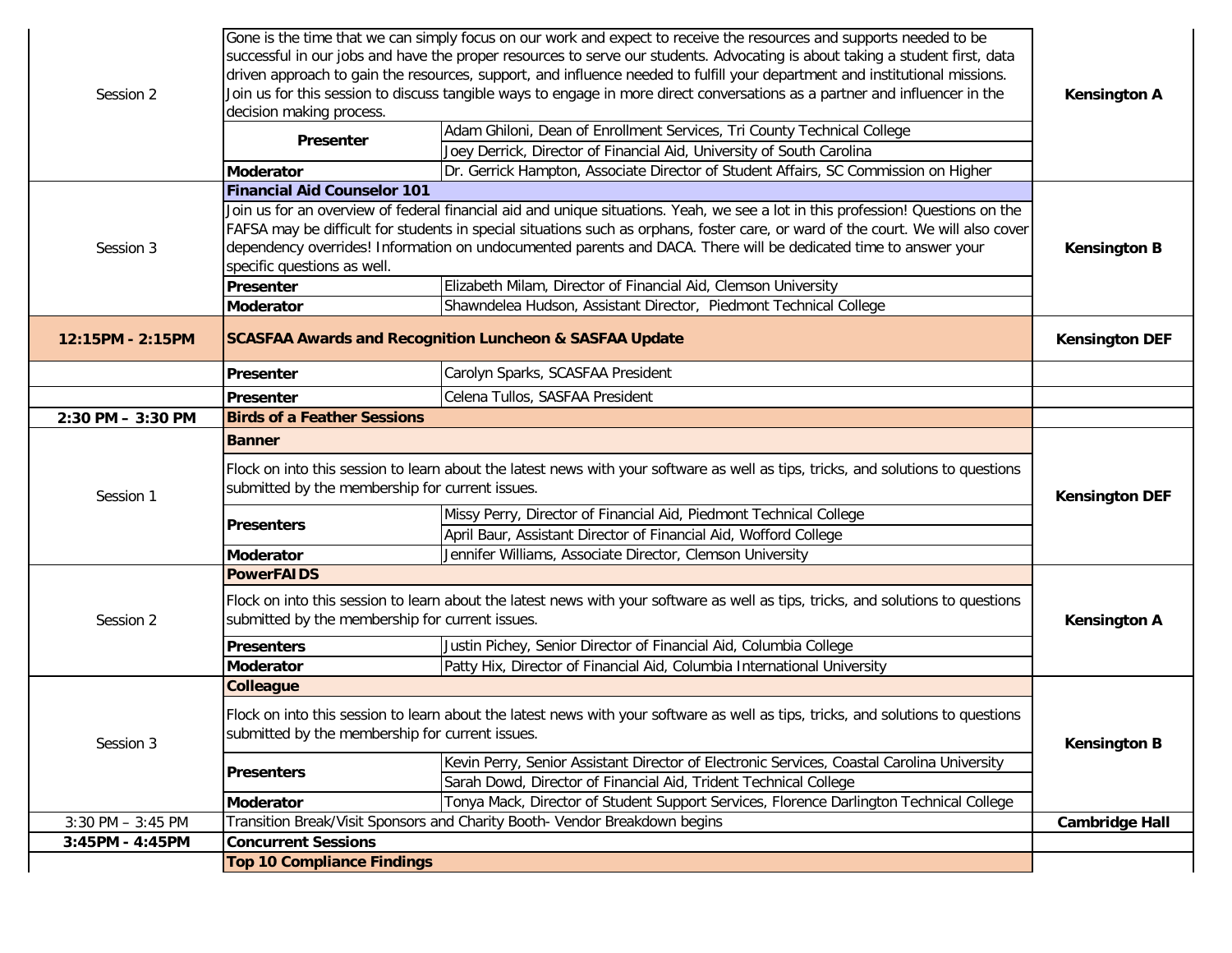| Session 1        |                                                 | Are you curious about the causes of FSA's Top 10 compliance audit and program review findings? We surveyed deficient<br>compliance audits and program review reports issued in fiscal year 2020 to bring you the latest information. Come learn<br>what you can do to stay in compliance with Title IV regulations and statutes through training and strengthening internal<br>controls. Enjoy the benefits of a clean compliance audit and/or program review! | <b>Kensington DEF</b> |  |
|------------------|-------------------------------------------------|----------------------------------------------------------------------------------------------------------------------------------------------------------------------------------------------------------------------------------------------------------------------------------------------------------------------------------------------------------------------------------------------------------------------------------------------------------------|-----------------------|--|
|                  | <b>Presenters</b>                               | Anita Olivencia, U.S. Department of Education                                                                                                                                                                                                                                                                                                                                                                                                                  |                       |  |
|                  | <b>Moderator</b>                                | Tara Gibbs, Senior Financial Aid Counselor, University of South Carolina                                                                                                                                                                                                                                                                                                                                                                                       |                       |  |
|                  | <b>Creating a Self Care Plan</b>                |                                                                                                                                                                                                                                                                                                                                                                                                                                                                |                       |  |
| Session 2        |                                                 | A self-care plan is a roadmap to promote health and wellbeing. In this session, we will learn how to properly develop a self-<br>care plan. Having a self-care plan will help you enhance your health and wellbeing and manage stress. You will learn to<br>identify practices and activities that support your wellbeing and help you sustain self-care in the long run.                                                                                      | <b>Kensington A</b>   |  |
|                  | <b>Presenters</b>                               | Angel Onley-Livingston, LPC, NCC, SEAT, PEAT, Director of Counseling, Coastal Carolina<br>University                                                                                                                                                                                                                                                                                                                                                           |                       |  |
|                  |                                                 | Dr. Lashia Bowers, Intercultural Specialist, Coastal Carolina                                                                                                                                                                                                                                                                                                                                                                                                  |                       |  |
|                  | <b>Moderator</b>                                | Ana Montjoy, Alternative Loans Coordinator, College of Charleston                                                                                                                                                                                                                                                                                                                                                                                              |                       |  |
|                  | The Nuts and Bolts of State Aid                 |                                                                                                                                                                                                                                                                                                                                                                                                                                                                |                       |  |
| Session 3        | state scholarships.                             | This session is geared toward those who are new to state aid, residency, and the connection between the two. It will cover<br>the how to's and must have's for Residency and will also touch on the resident and academic requirements for awarding                                                                                                                                                                                                            | <b>Kensington B</b>   |  |
|                  | <b>Presenter</b>                                | Dr. Gerrick Hampton, Associate Director of Student Affairs, SC Commission on Higher                                                                                                                                                                                                                                                                                                                                                                            |                       |  |
|                  | <b>Moderator</b>                                | Michelle Upchurch, Associate Director of Financial Aid, Limestone University                                                                                                                                                                                                                                                                                                                                                                                   |                       |  |
| 5:00 PM - Until  | Dinner On Your Own                              |                                                                                                                                                                                                                                                                                                                                                                                                                                                                |                       |  |
| 8:00PM - 10:00PM | <b>Family Feud with your Financial Aid Fam!</b> |                                                                                                                                                                                                                                                                                                                                                                                                                                                                | <b>Kensington DEF</b> |  |
|                  |                                                 | Wednesday, October 20, 2021                                                                                                                                                                                                                                                                                                                                                                                                                                    |                       |  |
| <b>Time</b>      |                                                 | <b>Event/Session Description</b>                                                                                                                                                                                                                                                                                                                                                                                                                               |                       |  |
| 7:00AM - 9:00 AM | <b>Breakfast Available</b>                      |                                                                                                                                                                                                                                                                                                                                                                                                                                                                | <b>Coastal Grill</b>  |  |
|                  | <b>Federal Update</b>                           |                                                                                                                                                                                                                                                                                                                                                                                                                                                                |                       |  |
| 8:30AM - 9:30AM  |                                                 | In this session, we will hear from the U.S. Department of Education on what's coming our way this year and beyond. Don't<br>miss your chance to be in the know for important information affecting your institution and students.                                                                                                                                                                                                                              | <b>Kensington DEF</b> |  |
|                  | <b>Presenter</b>                                | Multiple Presenters, U.S. Department of Education                                                                                                                                                                                                                                                                                                                                                                                                              |                       |  |
|                  | <b>Moderator</b>                                | Missy Perry, Piedmont Technical College                                                                                                                                                                                                                                                                                                                                                                                                                        |                       |  |
|                  |                                                 |                                                                                                                                                                                                                                                                                                                                                                                                                                                                |                       |  |
|                  | <b>State Update</b>                             |                                                                                                                                                                                                                                                                                                                                                                                                                                                                |                       |  |
|                  | scholarships.                                   | In this session, representatives from South Carolina Student Loan, the South Carolina Tuition Grants Commission, and the<br>South Carolina Commission on Higher Education will provide information on state aid programs, including loans, grants, and                                                                                                                                                                                                         |                       |  |
| 9:45AM - 11:15AM | <b>Presenters</b>                               | Ray Jones, South Carolina Student Loan<br>Zachary Christian, SC Tuition Grants Commission<br>Dr. Karen Woodfaulk, SC Commission on Higher Education<br>Dr. Gerrick Hampton, SC Commission on Higher Education                                                                                                                                                                                                                                                  | <b>Kensington DEF</b> |  |
|                  | Moderator                                       | Missy Perry, Piedmont Technical College                                                                                                                                                                                                                                                                                                                                                                                                                        |                       |  |